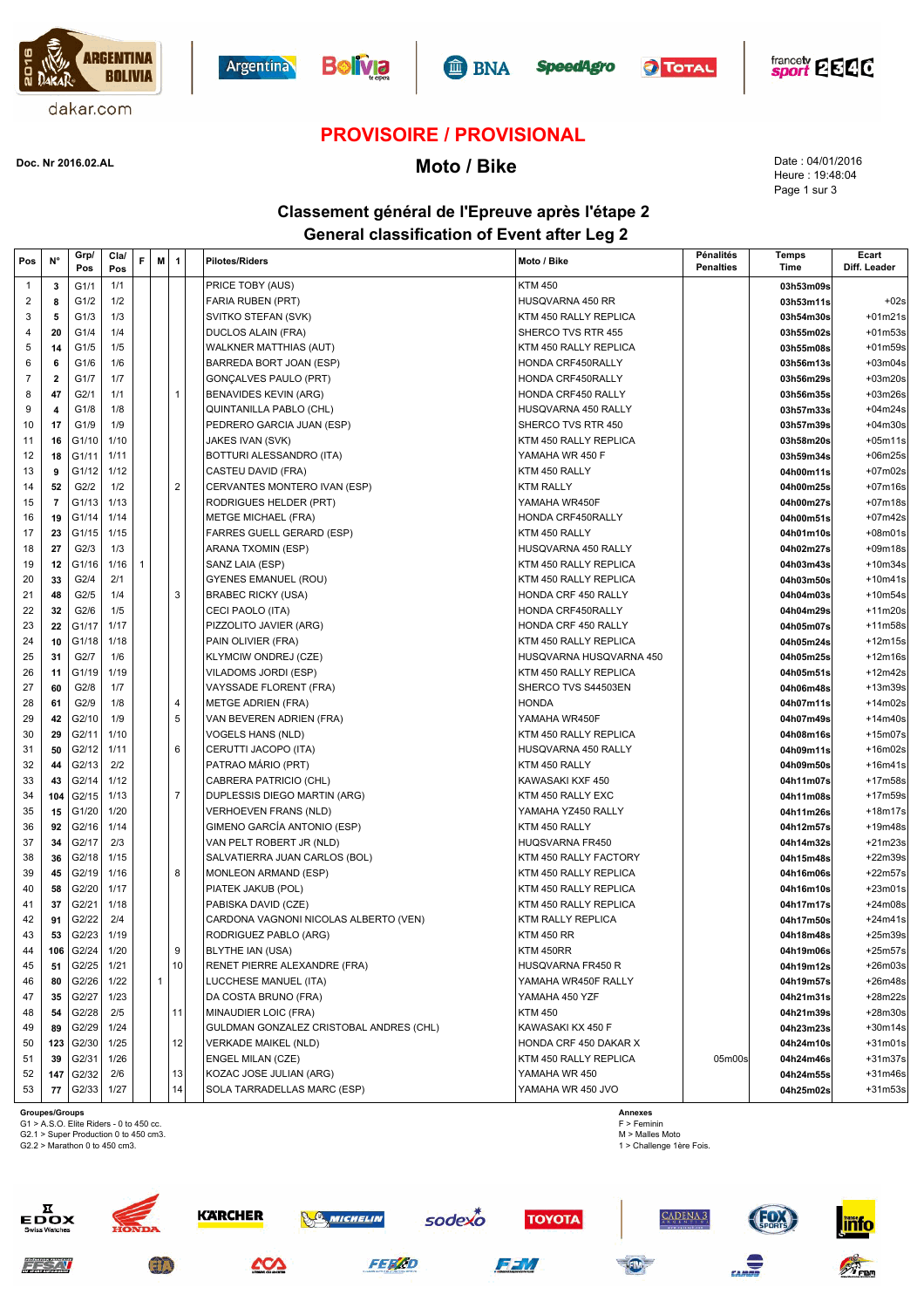











# **PROVISOIRE / PROVISIONAL**

# **Moto / Bike Doc. Nr 2016.02.AL**

Date : 04/01/2016 Heure : 19:48:04 Page 2 sur 3

### **Classement général de l'Epreuve après l'étape 2 General classification of Event after Leg 2**

| Pos | N°  | Grp/<br>Pos | Cla/<br>Pos | F              | M              | 1  | <b>Pilotes/Riders</b>                    | Moto / Bike                  | Pénalités<br><b>Penalties</b> | Temps<br>Time | Ecart<br>Diff. Leader |
|-----|-----|-------------|-------------|----------------|----------------|----|------------------------------------------|------------------------------|-------------------------------|---------------|-----------------------|
| 54  | 115 | G2/34       | 2/7         |                |                | 15 | ESPAÑA MUÑOZ CRISTIAN (AND)              | SUZUKI RMZ 450 RALLYE        |                               | 04h25m09s     | +32m00s               |
| 55  | 30  | G2/35       | 1/28        |                |                |    | DE SOULTRAIT XAVIER (FRA)                | YAMAHA WR 450 F              |                               | 04h25m43s     | $+32m34s$             |
| 56  | 70  | G2/36       | 2/8         |                |                |    | BIANCHI PRATA PEDRO (PRT)                | HONDA CRF450R RALLY          |                               | 04h26m47s     | +33m38s               |
| 57  | 63  | G2/37       | 1/29        |                |                | 16 | CORNEJO FLORIMO JOSE IGNACIO (CHL)       | SUZUKI RMZ 450 RALLYE        |                               | 04h27m21s     | $+34m12s$             |
| 58  | 49  | G2/38       | 1/30        |                |                | 17 | <b>MEO ANTOINE (FRA)</b>                 | KTM 450 RALLY REPLICA        |                               | 04h28m12s     | +35m03s               |
| 59  | 86  | G2/39       | 1/31        |                |                |    | VAN GERVEN JAN (NLD)                     | KTM 450 RALLY REPLICA        |                               | 04h28m21s     | $+35m12s$             |
| 60  | 40  | G2/40       | 2/9         |                | $\overline{2}$ |    | VAN DEN GOORBERGH JURGEN (NLD)           | KTM 450 RALLY REPLICA        |                               | 04h28m40s     | $+35m31s$             |
| 61  | 55  | G2/41       | 1/32        |                |                |    | CARILLON PATRICE (FRA)                   | <b>KTM 450</b>               |                               | 04h30m09s     | +37m00s               |
| 62  | 66  | G2/42       | 1/33        |                |                |    | ARREDONDO FRANCISCO (GTM)                | KTM 2015 RALLY REPLICA       |                               | 04h30m21s     | $+37m12s$             |
| 63  | 124 | G2/43       | 1/34        |                |                | 18 | WIJNHOVEN DAVID (NLD)                    | KTM 450 RALLY REPLICA        |                               | 04h30m42s     | $+37m33s$             |
| 64  | 99  | G2/44       | 1/35        |                |                |    | <b>FUENTES FABRICIO (BOL)</b>            | <b>KTM 450 RR</b>            |                               | 04h31m58s     | +38m49s               |
| 65  | 137 | G2/45       | 1/36        |                |                | 19 | SMITS ROB (NLD)                          | HONDA CRF450 DAKAR X         |                               | 04h33m26s     | +40m17s               |
| 66  | 84  | G2/46       | 1/37        |                |                |    | MARTENS SJAAK (NLD)                      | HUSQVARNA 450 RALLY RREPLICA |                               | 04h33m45s     | +40m36s               |
| 67  | 68  | G2/47       | 2/10        |                |                |    | VESELY JAN (CZE)                         | KTM 450 RALLY REPLICA        |                               | 04h34m56s     | +41m47s               |
| 68  | 96  | G2/48       | 2/11        |                | 3              |    | DIOCLEZIANO TOIA (ITA)                   | KTM 450 RALLY                |                               | 04h35m27s     | +42m18s               |
| 69  | 78  | G2/49       | 1/38        |                |                |    | <b>RIOS FELIPE (PER)</b>                 | KTM 450 RALLY REPLICA        |                               | 04h35m56s     | $+42m47s$             |
| 70  | 71  | G2/50       | 2/12        |                |                |    | MITSUHASHI JUN (JPN)                     | KTM 450 RALLY REPLICA        |                               | 04h35m58s     | +42m49s               |
| 71  | 100 | G2/51       | 1/39        |                |                |    | CROQUELOIS ERIC (FRA)                    | KTM LC4                      |                               | 04h36m27s     | $+43m18s$             |
| 72  | 67  | G2/52       | 1/40        |                |                |    | PASCUAL PABLO OSCAR (ARG)                | KTM 450 RALLY                |                               | 04h36m30s     | $+43m21s$             |
| 73  | 103 | G2/53       | 1/41        |                |                | 20 | SMITH ALEXANDER (USA)                    | HUSQVARNA 450 RALLY          |                               | 04h37m26s     | +44m17s               |
| 74  | 46  | G2/54       | 1/42        |                |                |    | GOMEZ MAURICIO JAVIER (ARG)              | YAMAHA YZF 450               |                               | 04h37m43s     | +44m34s               |
| 75  | 149 | G2/55       | 2/13        |                |                | 21 | MARCIC SIMON (SVN)                       | KTM 450 RALLY REPLICA        |                               | 04h39m02s     | +45m53s               |
| 76  | 138 | G2/56       | 1/43        |                |                | 22 | BARBERO ALESSANDRO (ITA)                 | HUQSVARNA 450 FE             | 01m00s                        | 04h39m10s     | +46m01s               |
| 77  | 72  | G2/57       | 1/44        |                |                |    | ONTIVEROS ALBERTO SANTIAGO (ARG)         | BETA RR 450                  |                               | 04h39m25s     | +46m16s               |
| 78  | 142 | G2/58       | 2/14        |                |                | 23 | GARCIA MERINO JULIAN JOSE (ESP)          | YAMAHA YZ 450 JVO            |                               | 04h40m00s     | +46m51s               |
| 79  | 140 | G2/59       | 1/45        |                |                | 24 | CHOLLET GUILLAUME (FRA)                  | YAMAHA QUADDY                |                               | 04h40m26s     | +47m17s               |
| 80  | 109 | G2/60       | 1/46        |                |                |    | COLA FEDERICO EDUARDO (ARG)              | HONDA CRF 450 RALLY          |                               | 04h41m02s     | +47m53s               |
| 81  | 73  | G2/61       | 2/15        |                |                |    | LAZARD LAURENT (URY)                     | KTM 450 RALLY                |                               | 04h41m38s     | +48m29s               |
| 82  | 105 | G2/62       | 1/47        |                |                | 25 | <b>BRIGHT SCOTT (USA)</b>                | KTM 450RR                    |                               | 04h42m03s     | +48m54s               |
| 83  | 110 | G2/63       | 2/16        |                |                |    | ZAHN INGO (DEU)                          | KTM KTM 450 FACTORY          |                               | 04h43m01s     | +49m52s               |
| 84  | 122 | G2/64       | 2/17        |                |                |    | URQUIA SEBASTIAN ALBERTO (ARG)           | YAMAHA YZF 450               |                               | 04h43m30s     | $+50m21s$             |
| 85  | 83  | G2/65       | 1/48        |                |                |    | VAN HEERTUM MELCHIOR (NLD)               | KTM 450 RALLY REPLICA        |                               | 04h44m04s     | +50m55s               |
| 86  | 107 | G2/66       | 2/18        |                |                |    | SAGHMEISTER GABOR (SRB)                  | <b>KTM 450 RR</b>            |                               | 04h44m42s     | $+51m33s$             |
| 87  | 98  | G2/67       | 2/19        |                |                |    | <b>UDRY DAMIEN (CHE)</b>                 | KTM 450 REPLIA RALLYE        |                               | 04h44m43s     | $+51m34s$             |
| 88  | 62  | G2/68       | 1/49        |                |                |    | OLIVERAS CARRERAS DANIEL (ESP)           | <b>KTM 450</b>               |                               | 04h44m45s     | +51m36s               |
| 89  | 82  | G2/69       | 2/20        |                |                |    | <b>GABARI HARITE (MAR)</b>               | <b>KTM 450 RR</b>            | 06m00s                        | 04h45m27s     | +52m18s               |
| 90  | 57  | G2/70       | 1/50        |                |                |    | CAVELIUS PHILIPPE (FRA)                  | KTM RALLY REPLICA            | 01m00s                        | 04h45m50s     | $+52m41s$             |
| 91  | 79  | G2/71       | 1/51        |                |                |    | <b>MOREAU XAVIER (FRA)</b>               | KTM 450 RFR                  |                               | 04h47m30s     | $+54m21s$             |
| 92  | 113 | G2/72       | 2/21        |                |                |    | <b>REINIKE MARCO (CHL)</b>               | KTM 450 RALLY REPLICA        |                               | 04h49m00s     | $+55m51s$             |
| 93  | 148 | G2/73       | 2/22        |                |                | 26 | LHOTSKY RUDOLF (CZE)                     | KTM 450 RALLY REPLICA        |                               | 04h49m14s     | $+56m05s$             |
| 94  | 93  | G2/74       | 1/52        | $\overline{2}$ |                |    | ROMERO FONT ROSA (ESP)                   | <b>KTM 450</b>               |                               | 04h49m22s     | +56m13s               |
| 95  | 111 | G2/75       | 1/53        |                |                |    | <b>ESPINASSE SYLVAIN (FRA)</b>           | HUQSVARNA 125 TE RALLY       |                               | 04h49m50s     | +56m41s               |
| 96  | 151 | G2/76       | 2/23        |                |                | 27 | METELLI LIVIO (ITA)                      | KTM 450 RALLY                |                               | 04h50m09s     | $+57m00s$             |
| 97  | 56  | G2/77       | 1/54        |                |                |    | CHUNCHUNGUPPE SHIVASHANKAR SANTOSH (IND) | SUZUKI 450 RMZ               |                               | 04h50m26s     | $+57m17s$             |
| 98  | 132 | G2/78       | 1/55        |                |                |    | GARCIA DOMINGUEZ JOSE (ESP)              | BMW G450X                    |                               | 04h50m38s     | +57m29s               |
| 99  | 88  | G2/79       | 2/24        |                | $\overline{4}$ |    | RIEZEBOS JASPER (NLD)                    | KTM 450 RALLY REPLICA        |                               | 04h53m05s     | +59m56s               |
| 100 | 97  | G2/80       | 2/25        |                |                |    | <b>MARTI FLIX ENRIC (ESP)</b>            | KTM 450 EXC                  |                               | 04h53m10s     | +01h00m01s            |
| 101 | 90  | G2/81       | 2/26        |                |                |    | <b>BONY BRUNO (FRA)</b>                  | KTM 450 RALLYE REPLICA       |                               | 04h53m51s     | +01h00m42s            |
| 102 | 133 | G2/82       | 1/56        |                |                |    | QUIROGA JULIO FEDERICO (ARG)             | YAMAHA YZ 450                |                               | 04h53m57s     | +01h00m48s            |
| 103 | 126 | G2/83       | 2/27        |                |                |    | SARMIENTO CERON JUAN ESTEBAN (COL)       | YAMAHA WR 450                |                               | 04h54m20s     | +01h01m11s            |
| 104 | 94  | G2/84       | 1/57        |                |                |    | FERNANDEZ CARLOS (ESP)                   | HUSQVARNA FE 450             |                               | 04h55m53s     | +01h02m44s            |
| 105 | 118 | G2/85       | 1/58        |                | 5              |    | BERDYSZ MACIEJ (POL)                     | <b>KTM 450 RR</b>            |                               | 04h58m07s     | +01h04m58s            |
| 106 | 95  | G2/86       | 1/59        |                |                |    | FERNANDEZ MENDEZ DOMINGO (ESP)           | HUQSVARNA FE 450             |                               | 04h59m26s     | +01h06m17s            |
|     |     |             |             |                |                |    |                                          |                              |                               |               |                       |

**Groupes/Groups**<br>G1 > A.S.O. Elite Riders - 0 to 450 cc.<br>G2.1 > Super Production 0 to 450 cm3.

**ED** 

G2.2 > Marathon 0 to 450 cm3.

òх

**Annexes** F > Feminin M > Malles Moto 1 > Challenge 1ère Fois.







FFM